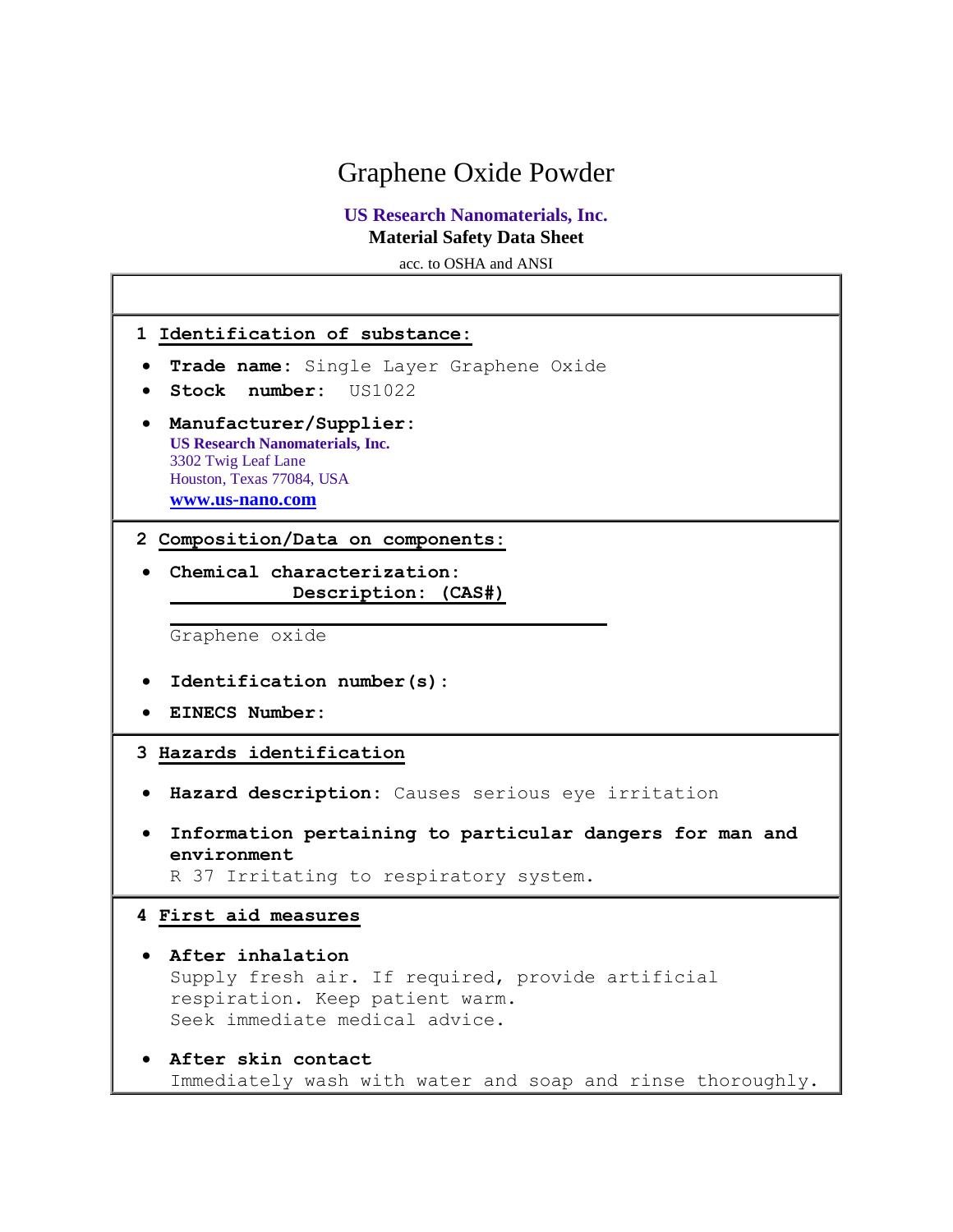Seek immediate medical advice.

- **After eye contact** Rinse opened eye for several minutes under running water. Then consult a doctor.
- **After swallowing** Seek immediate medical advice.
- **Information for doctor**
- **The following symptoms may occur:** Gastric or intestinal disorders. Coughing Breathing difficulty

#### **5 Fire fighting measures**

- **Suitable extinguishing agents** Product is not flammable. Use fire fighting measures that suit the surrounding fire.
- **For safety reasons unsuitable extinguishing agents** Halogenated extinguisher
- **Protective equipment:** Wear self-contained respirator. Wear fully protective impervious suit.

#### **6 Accidental release measures**

- **Person-related safety precautions:** Wear protective equipment. Keep unprotected persons away. Ensure adequate ventilation
- **Measures for environmental protection:** Do not allow material to be released to the environment without proper governmental permits.
- **Measures for cleaning/collecting:** Dispose contaminated material as waste according to item 13. Ensure adequate ventilation.
- **Additional information:** See Section 7 for information on safe handling See Section 8 for information on personal protection equipment. See Section 13 for disposal information.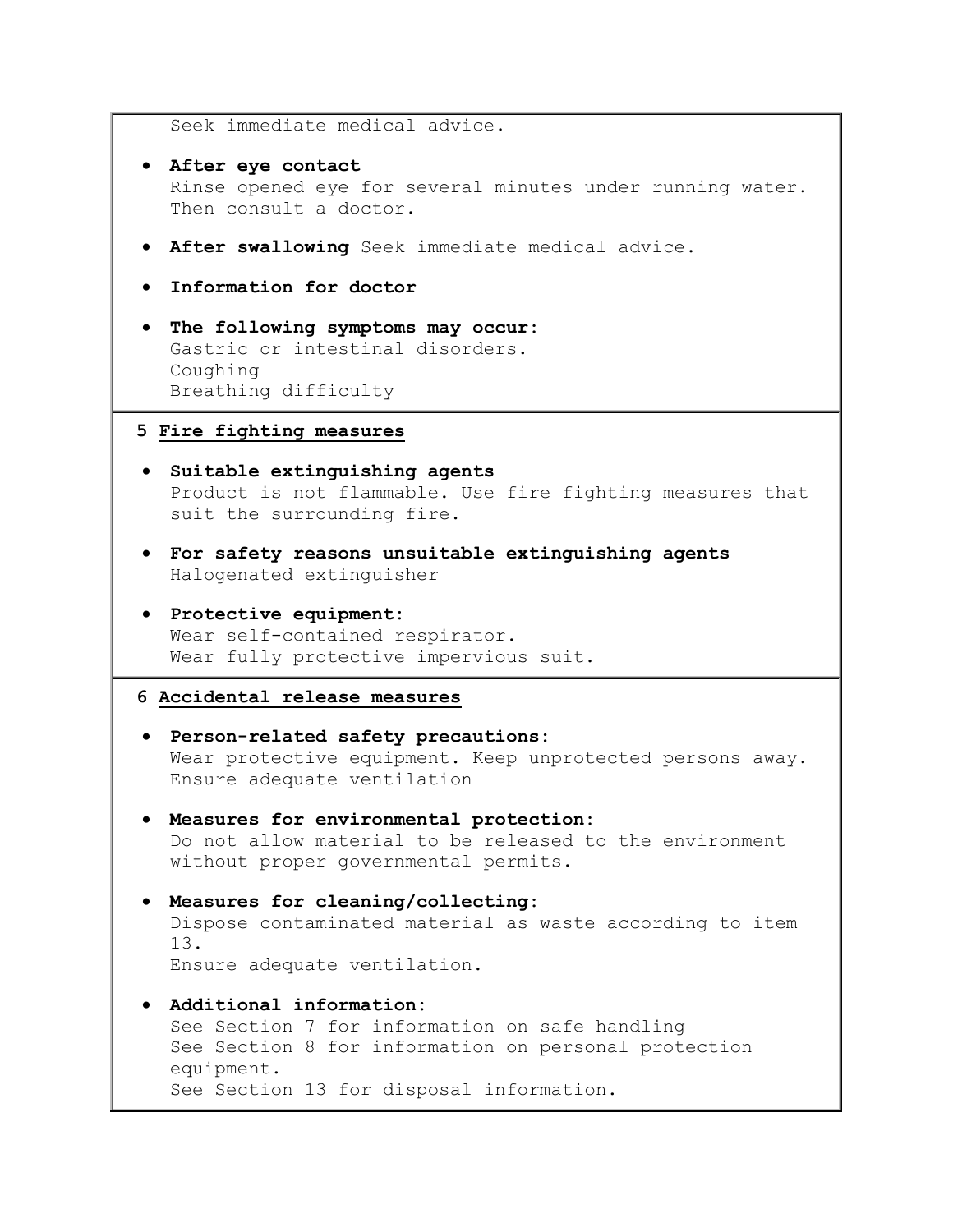#### **7 Handling and storage**

- **Handling**
- **Information for safe handling:** Keep container tightly sealed. Store in cool, dry place in tightly closed containers. Ensure good ventilation at the workplace. Prevent formation of dust.
- **Information about protection against explosions and fires:** The product is not flammable
- **Storage**
- **Requirements to be met by storerooms and receptacles:** No special requirements.
- **Information about storage in one common storage facility:** Do not store together with acids. Do not store together with alkalies (caustic solutions). Store away from oxidizing agents.
- **Further information about storage conditions:** Keep container tightly sealed. Store in cool, dry conditions in well sealed containers.
- **8 Exposure controls and personal protection**
- **Additional information about design of technical systems:** Properly operating chemical fume hood designed for hazardous chemicals and having an average face velocity of at least 100 feet per minute.

**Additional information:** No data

- **Personal protective equipment**
- **General protective and hygienic measures** The usual precautionary measures for handling chemicals should be followed. Keep away from foodstuffs, beverages and feed. Remove all soiled and contaminated clothing immediately. Wash hands before breaks and at the end of work.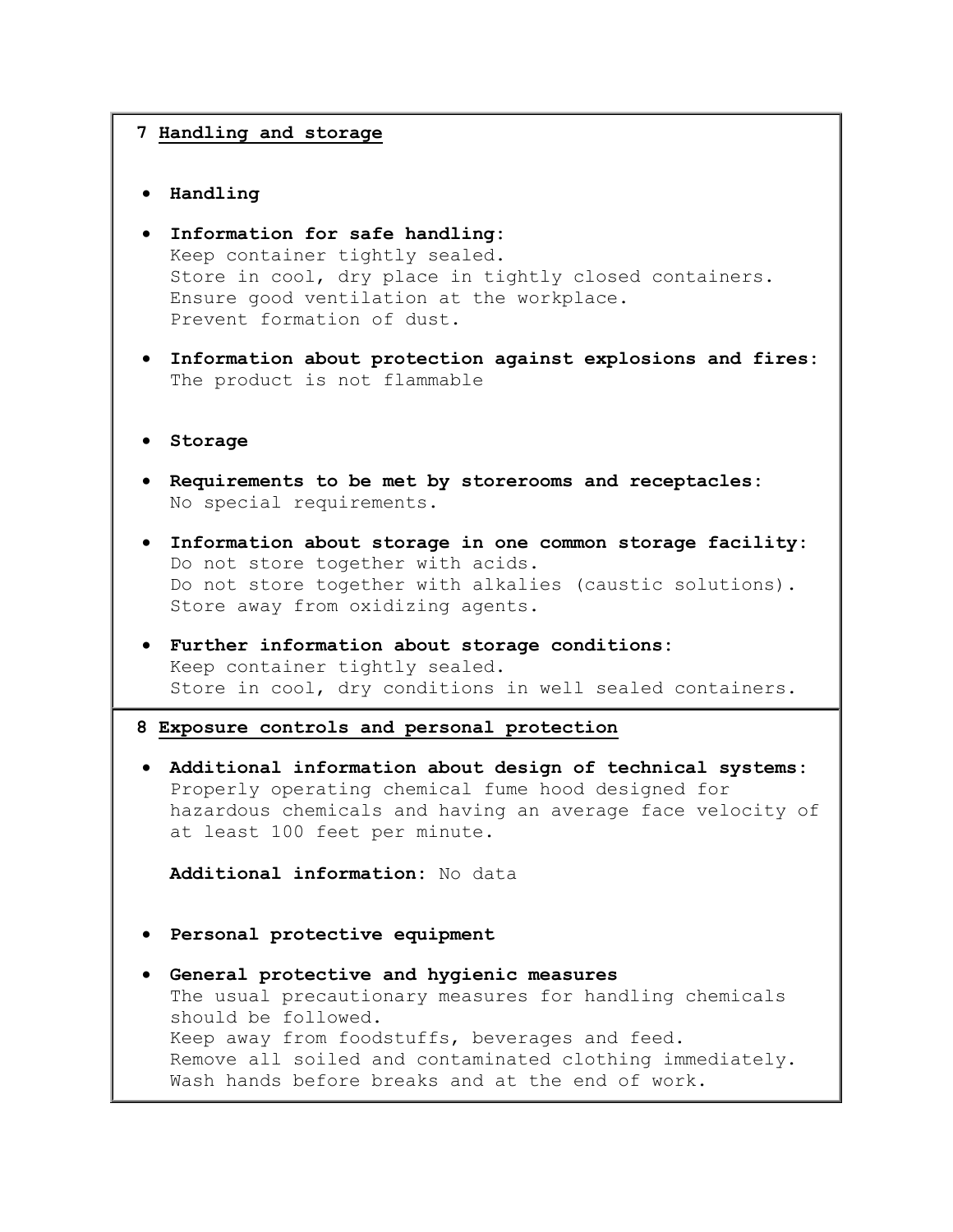- **Breathing equipment:** Use suitable respirator when high concentrations are present.
- **Protection of hands:** Impervious gloves
- **Eye protection:** Safety glasses
- **Body protection:** Protective work clothing.

### **9 Physical and chemical properties:**

- **General Information**
- **Form:** Powder
- **Color:** Amber
- **Odor:** Odorless

#### **Value/Range Unit Method**

**Change in condition**

|           | . Melting point/Melting range:                                        | Not determined |
|-----------|-----------------------------------------------------------------------|----------------|
|           | • Boiling point/Boiling range:                                        | Not determined |
|           | • Sublimation temperature / start:                                    | Not determined |
|           | • Flash point:                                                        | Not applicable |
| $\bullet$ | Flammability (solid, gaseous)<br>flammable.                           | Product is not |
|           | • Ignition temperature:                                               | Not determined |
|           | Decomposition temperature:                                            | Not determined |
| $\bullet$ | Danger of explosion:<br>Product does not present an explosion hazard. |                |

- **Explosion limits:**
- Lower: Not determined
- **Upper:** Not determined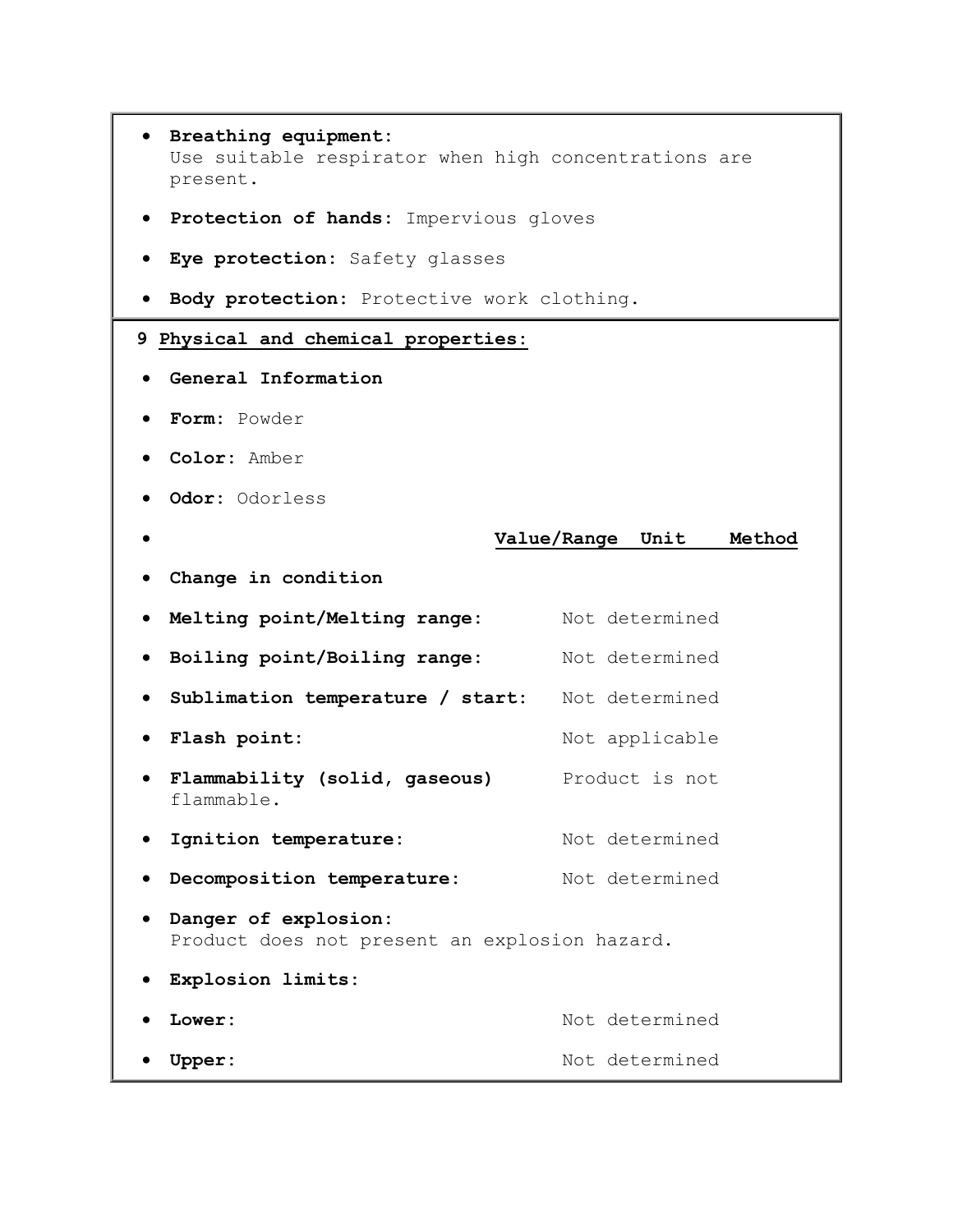```
• Vapor pressure: Not determined
 • Density: Not determined
  Solubility in / Miscibility with
   Water: 
10 Stability and reactivity
  Thermal decomposition / conditions to be avoided:
   Decomposition will not occur if used and stored according 
   to specifications. 
  Materials to be avoided:
   Acids 
   Bases 
   Oxidizing agents 
   Interhalogens 
   Halocarbons 
  Dangerous reactions 
  Dangerous products of decomposition: 
11 Toxicological information
  Acute toxicity:
  Primary irritant effect:
  on the skin: Irritant to skin and mucous membranes. 
  on the eye: Irritating effect. 
  Sensitization: No sensitizing effects known. 
  Other information (about experimental toxicology):
   Tumorigenic effects have been observed on tests with 
   laboratory animals. 
  Subacute to chronic toxicity:
  Subacute to chronic toxicity:
   Additional toxicological information:
```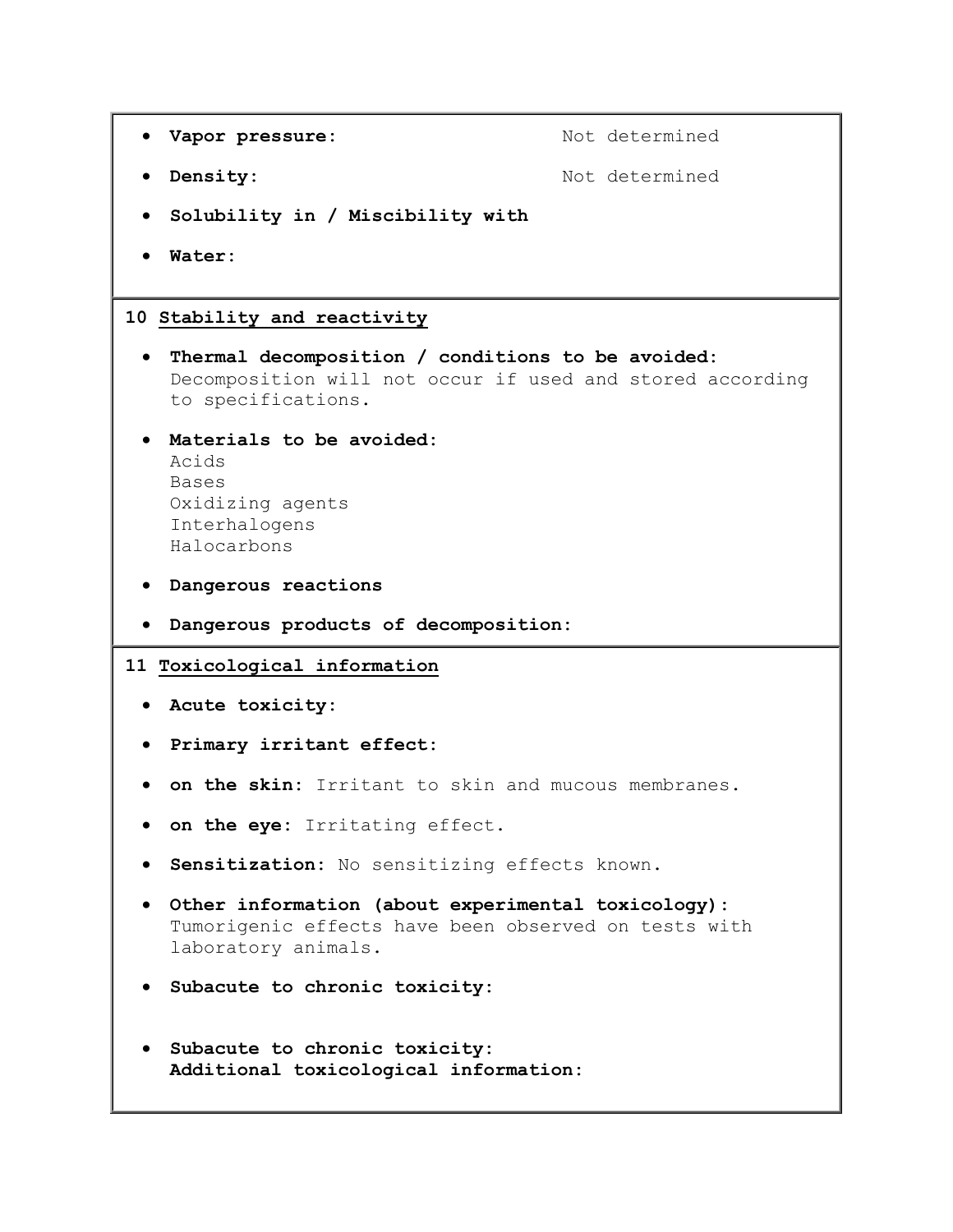| 12 Ecological information:                                                                                        |  |  |
|-------------------------------------------------------------------------------------------------------------------|--|--|
| General notes:<br>Do not allow material to be released to the environment<br>without proper governmental permits. |  |  |
| 13 Disposal considerations                                                                                        |  |  |
| Product:                                                                                                          |  |  |
| Recommendation<br>Consult state, local or national regulations to ensure<br>proper disposal.                      |  |  |
| Uncleaned packagings:                                                                                             |  |  |
| Recommendation:<br>Disposal must be made according to official regulations.                                       |  |  |
| 14 Transport information                                                                                          |  |  |
| Not a hazardous material for transportation.<br>DOT regulations:                                                  |  |  |
| Hazard class:<br>None                                                                                             |  |  |
| Land transport ADR/RID (cross-border)                                                                             |  |  |
| ADR/RID class:<br>None                                                                                            |  |  |
| Maritime transport IMDG:                                                                                          |  |  |
| IMDG Class:<br>None                                                                                               |  |  |
| Air transport ICAO-TI and IATA-DGR:                                                                               |  |  |
| ICAO/IATA Class:<br>None                                                                                          |  |  |
| Transport/Additional information:<br>Not dangerous according to the above specifications.                         |  |  |
| 15 Regulations                                                                                                    |  |  |
| Product related hazard informations:                                                                              |  |  |
| Hazard symbols: Xi Irritant                                                                                       |  |  |